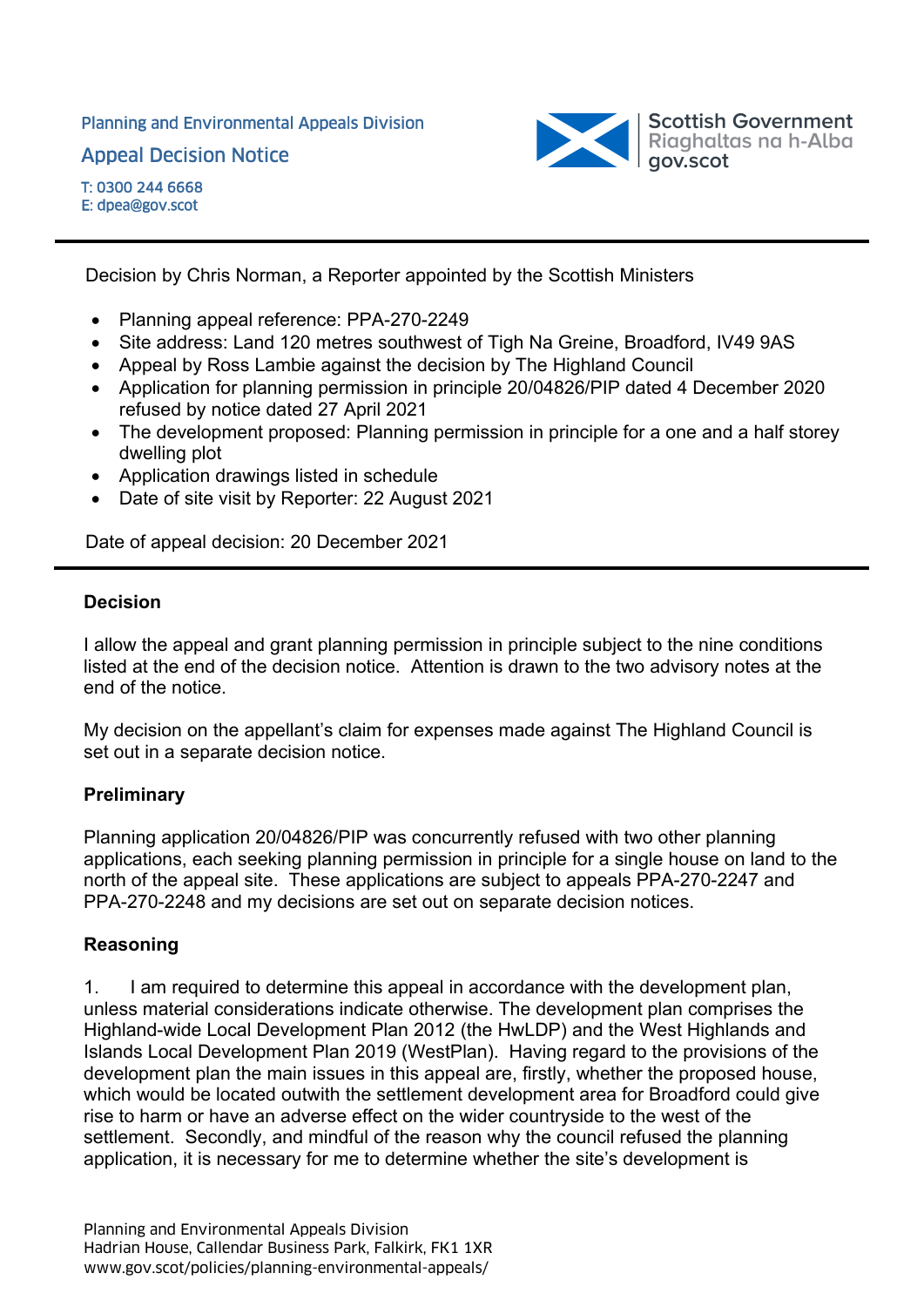premature, at least until such time that the long term housing allocation on adjacent land is "brought forward by developers".

## **The development plan**

2. The appeal proposal seeks planning permission in principle for the erection of a single storey, or one and half storey, detached house in the southernmost of three (formerly four) plots of land west of the B8083, the construction of a new vehicular access to the adjoining B8083 and the formation of a foul drainage treatment plant to the west of the site. The 1407 square metres site comprises of rough agricultural land which continues westwards towards the Broadford River, interspersed in part with recently planted areas of woodland. It is separated from the single-track road by a verge which supports dense vegetation. An indicative plan shows the house orientated towards the east and located in the southern part of the plot. The site, southwest of Broadford, is adjacent to the east with an area of rough agricultural land which is allocated in Westplan as a long-term housing allocation.

3. It is necessary for me to assess the appeal against policies contained in the HwLDP and specifically policy 28 'Sustainable Design', policy 29 'Design Quality and Placemaking' and policy 36 'Development in the Wider Countryside', and the related 'Supplementary Guidance on Housing in the Countryside: Siting and Design'. I also require to have regard to policy 47 'Safeguarding Inbye/Apportioned Croftland', policy 65 'Waste Water Treatment' and policy 66 'Surface Water Drainage'. Policy 35 has been raised by third parties but is not applicable to these applications because the site is not within a designated 'Hinterland area' as designated in the HwLDP. The placemaking priorities contained in WestPlan are also relevant.

4. As set out in WestPlan I note that future growth prospects in Broadford are described as "positive" and there are no constraints due to school and sewerage capacities although water supply capacity requires upgrading. The Broadford West Map which forms part of WestPlan confirms that the appeal site is outwith Broadford's settlement development area. The council, in refusing the application, acknowledges that WestPlan does allow for the expansion of Broadford, in both the short and longer term, and on land in the wider countryside outwith the settlement development area.

### *Sustainable design*

5. For the proposal to be acceptable policy 28 'Sustainable Design' of the HwLDP requires that new development must be sensitively sited. It must be of a high-quality design using acceptable materials and be appropriate with local character and the historic and natural environments. Proposed developments must also be adequately serviced and not adversely impact on residential amenity. Similarly, HwLDP policy 29 'Design Quality and Placemaking' repeats the need for good design and compatibility with the local landscape setting. Being development in the countryside it is necessary for the appeal proposal to be supported by policy 36 'Development in the Wider Countryside', and the related 'Supplementary Guidance on Housing in the Countryside: Siting and Design'. For the reasons that I set out below I judge that the principle of the proposal would not amount to incongruous development in a rural area; it would be compatible with local landscape character and sympathetic to the existing patterns of development. It would contribute to the existing mix of development types around Broadford. It has not been argued that the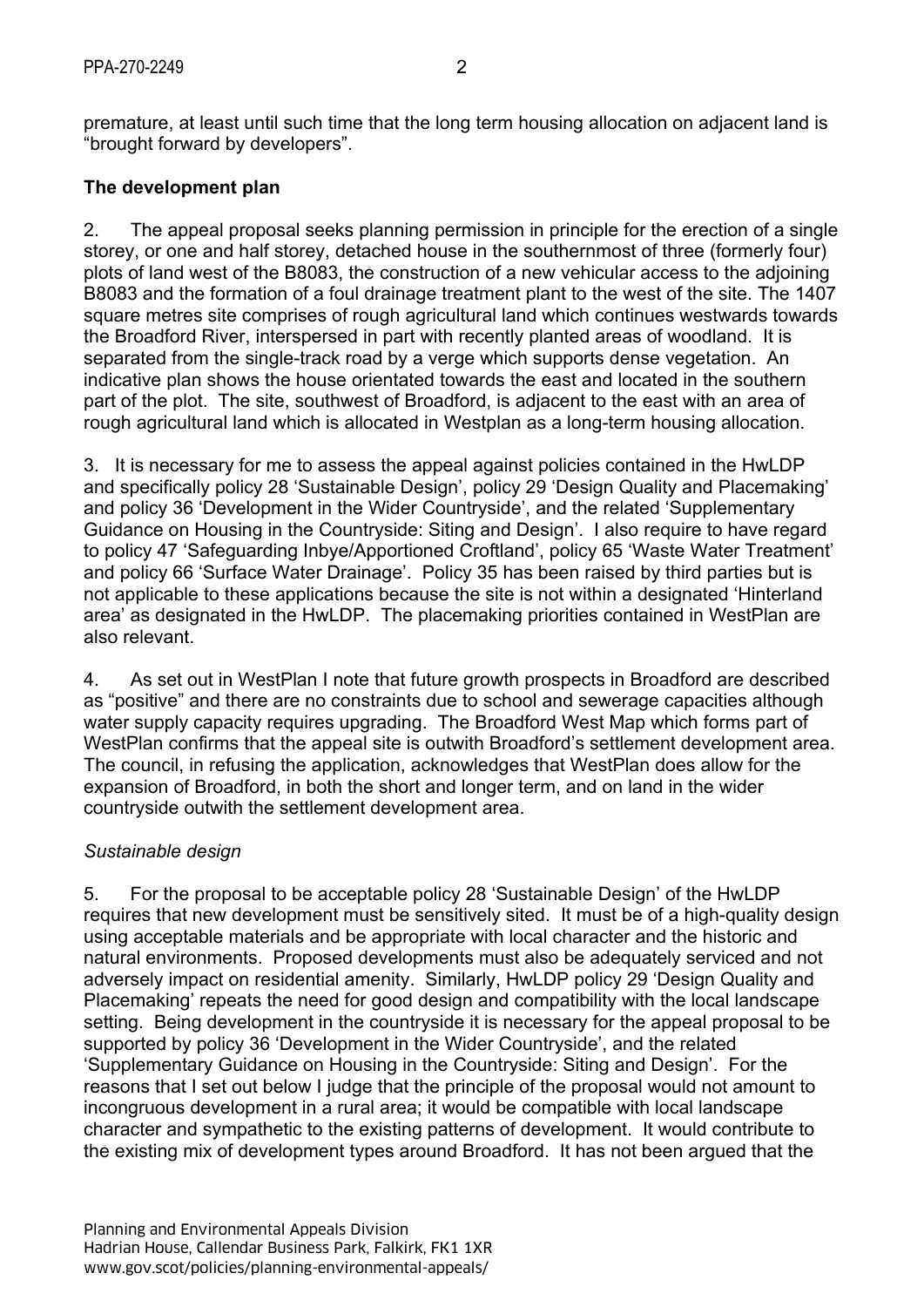site's development would lead to the loss of locally important croftland and it can be serviced without public expense. In my determination I have noted that it is only along the A87 that high quality siting and design is a placemaking priority for Broadford in WestPlan.

#### *The site and its surroundings*

6. Being a proposal for planning permission in principle the detailed design, finishing materials, landscaping and means of access to the house would be assessed by the council at a later date, and conditions attached to this decision notice regulate these matters. Notwithstanding these matters the location of the appeal proposal is a factor that would contribute to its sustainable design and in this context I have noted the location of adjacent houses that are to the north and northeast of the site's boundary. Specifically, outwith the Broadford settlement development area Tigh Na Greine, a one and a half storey house, and the single storey Burnside Cottage to its north, like the appeal proposal, are both served by the B8083. The adajacent one and a half storey house at Beinn na Li is east of the B8083 and within the settlement development area.

7. I have no evidence before me that concludes that the proposal would have an unacceptable effect on inbye and croftland. Despite the attractiveness of the hedgerow there are no local or national landscape or natural heritage designations that relate to the appeal site. The ground levels of the site are below that of the B8083 thereby minimising any visual impact that a new house could have. Much of the vegetation along the roadside, and the adjacent remains of a drystane dyke, could be retained pursuant to detailed landscaping proposals being submitted in accordance with condition 6, should the council so decide. There are no grounds to dismiss the appeal on these matters of detail. Consequently I judge that the development of a house type of similar scale to those in the vicinity of the site would not have a harmful impact on the character or appearance of this southern approach into Broadford.

8. Notably, to the east of the site separated from the adajacent B8083, is undeveloped and gently-rising agricultural land adjoining an unadopted access road leading from a point north of the 30 mph speed restriction. Being WestPlan allocation BF03 for the development of housing in the longer term, I am mindful that in accordance with the currently adopted local development plan, residential development could take place on this land at some future point in time. The council's sole reason for refusing the application contends that the proposal is premature "until such time as allocation BF03 is brought forward by developers". Those opposing the proposal suggest that this land may never be developed and, in any event, the local development plan is subject to periodic reviews.

9. In my determination of the appeal I have noted that the glossary in WestPlan confirms that land identified as "long term" indicates that the council would not normally support development of such a site within the first five years of the Plan's adoption which was in September 2019, but that the land may be suitable for development thereafter, that is to say after 2024. WestPlan is now approaching a halfway point prior to its statutory five-year review cycle and the council is otherwise committed to its choice of "short term" development sites over that period. As set out in the glossary the council acknowledges that the actual timing of long term sites will "vary enormously" from six to twenty years and beyond, and such sites would be subject to a review and monitoring to "check" whether they are still suitable for development. WestPlan advises that any developer wishing to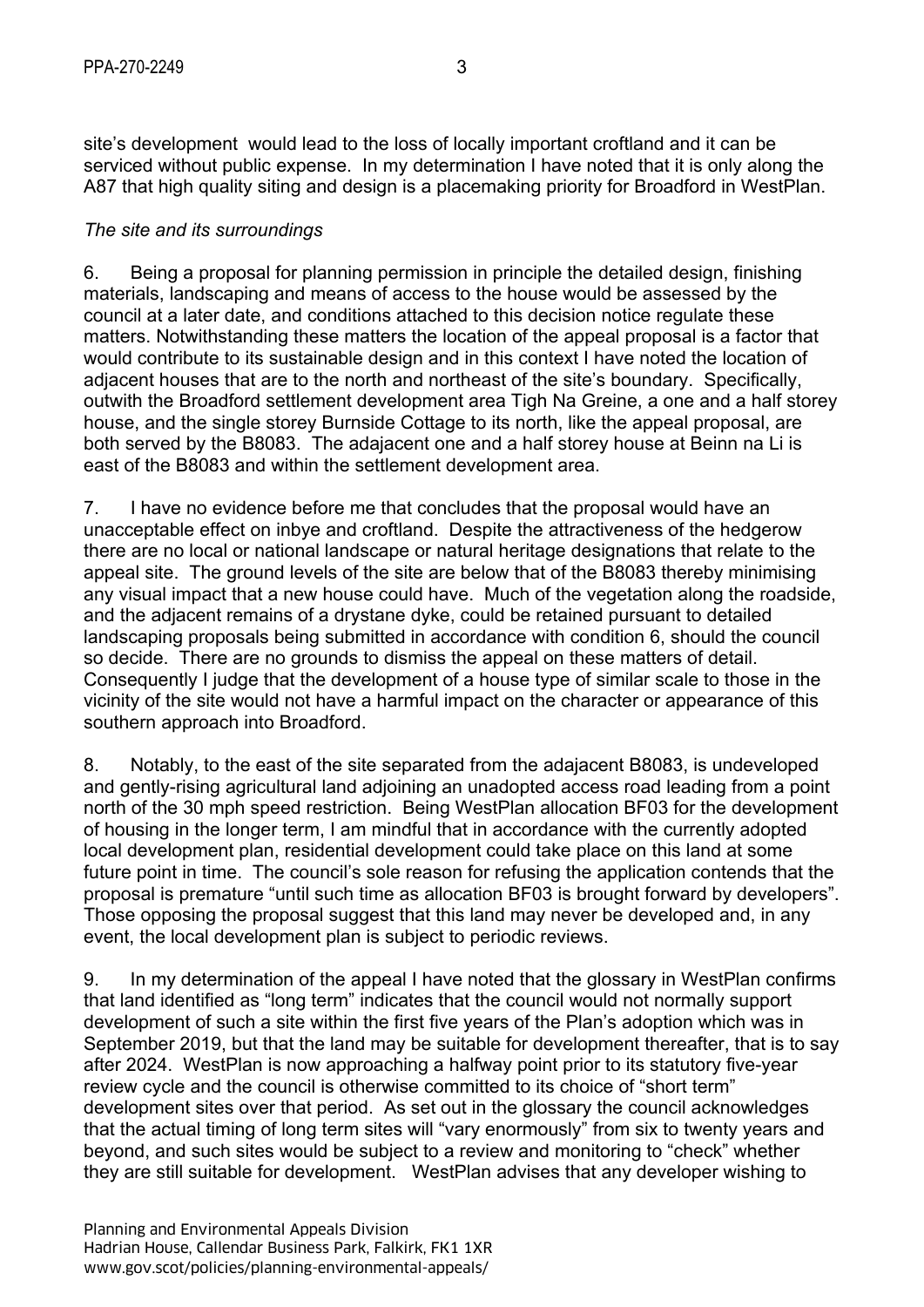activate a long term site, such as BF03, and which could occur as early as from 2025, could do so without otherwise having to argue an exceptional case for its early development.

10. In my consideration I attach weight to the views expressed by the council's development plans officer in a consultation response on the application. This internal consultation response does not envisage the site to be developed within the short or medium term as it is a long-term housing site. Nevertheless its designation as such indicates the council's preference for growth beyond the plan period to 2024. As things stand there remains at least the potential for developer interest in allocation BF03 to come forward although WestPlan is clear, as I describe in paragraph 9, the actual timing of long term sites will "vary enormously".

11. I recognise the uncertainties rehearsed by the council in its statement on the appeal. I am clear that the commencement of development on the allocated site cannot be preempted through the planning system and as such I accept that there can be no assurance that development plan compliant housing could timeously commence. In any subsequent review of WestPlan, due in 2024, the council may choose not to consider the site as a longer term housing site, although that could be the subject of the statutory examination of any proposed replacement plan, the outcome of which cannot be predicted.

12. The Town and Country Planning (Scotland) Act 1997, at section 59, sets out the legal provisions that relate to planning permission in principle. Section 59(2) prohibits development commencing without the approval of matters specified in conditions contained within a planning permission in principle. An application for the approve of these matters which must be made within three years of the date of the permission in principle. At section 59(4) a planning permission in principle does not lapse until after the expiration of two years from that requisite latter approval being obtained. In my consideration of the appeal I attach weight to the reasonable prospect that a development plan compliant planning permission for residential development on WestPlan allocation BF03 could be in place concurrently with, or shortly after the commencement of the construction of a house on the appeal site.

13. I find that the appeal proposal is tantamount to a continuation of the existing small grouping of buildings that includes the Broadford Hotel and those adjacent houses to the south of the hotel. In isolation the appeal site could be tantamount to ribbon development straddling the B8083, thus giving rise to some tension with the council's emergent 'Housing in the Countryside Supplementary Guidance'. However I describe above why, in my judgement, I attach weight to the long term housing allocation east of the road. The proposed house would be only marginally further from the centre of Broadford as would be any houses built on allocation BF03. Improved footpaths along the B8083 would provide a safe and active travel link to the village centre. I therefore conclude that the proposal would generally accord with that placemaking priority for Broadford as set out in WestPlan and which seeks the village centre's consolidation at its western end.

# *Residential amenity*

14. On my site inspection I observed the design and orientation of the closest adjoining houses at Tigh na Greine, and at Beinn Li. The precise position, orientation, design and scale of the proposed house would require to be assessed by the council at a later stage in the planning process. I have noted the distance between Tigh na Greine and the northern boundary of the appeal site and the position of the windows of its habitable rooms. Given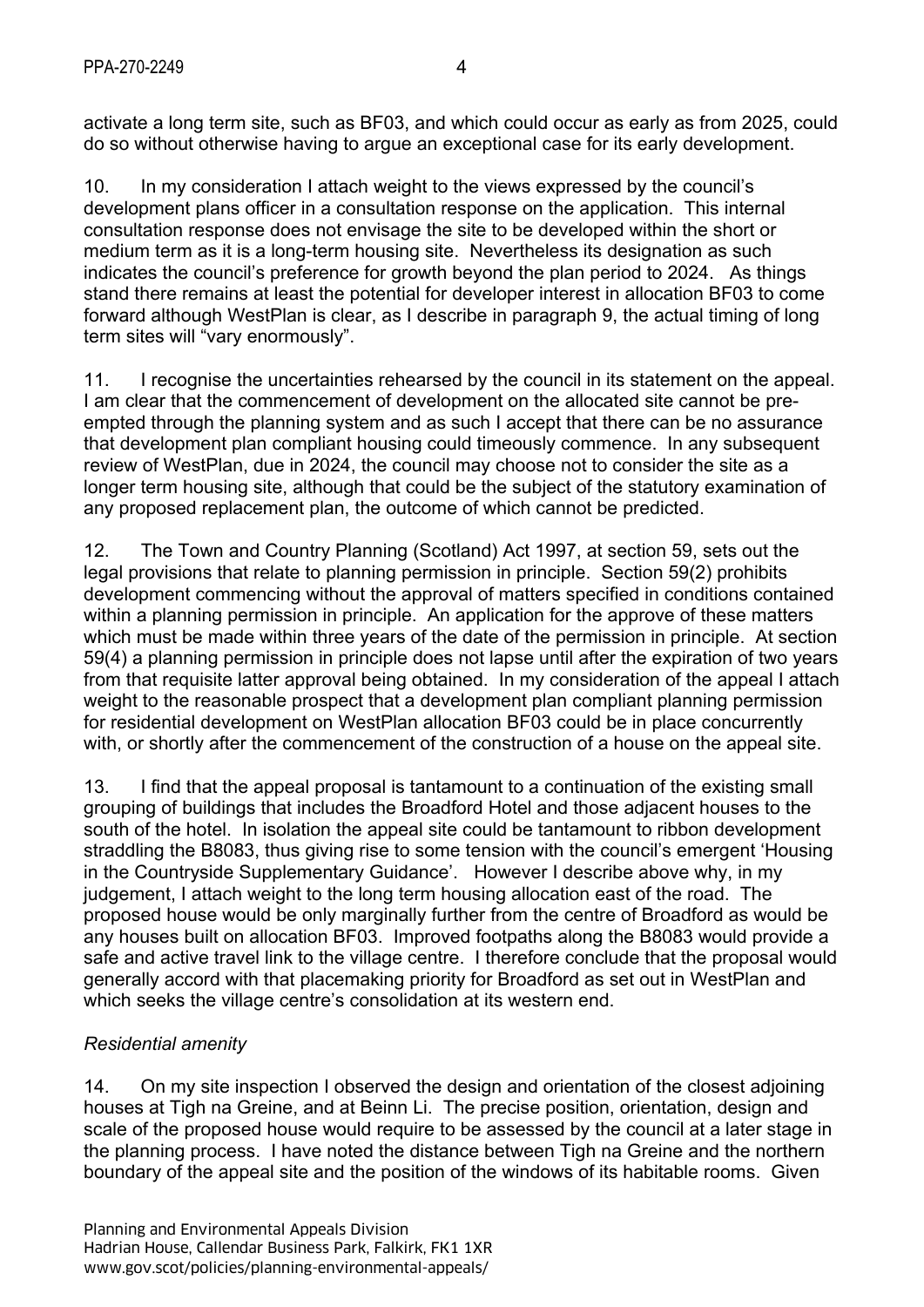the separation distances involved and the relationships between the properties and the dimensions of the appeal site I judge that the residential amenity of the occupiers of Tigh Na Greine and Beinn Li can readily be safeguarded in the detailed design process so as not to conflict with privacy, daylighting and sunlighting. The impact on an existing view from properties over the appeal site is not a material planning consideration.

### *Access*

15. In not objecting to the planning application, the council's Transport Planning service require that the proposal would not affect the proposed distributor road running through allocation site BF03 and the existing 30 mph speed limit would require extending southwards. It would be necessary to ensure the road verge on the eastern side of the B8083 would not be overrun by cars gaining access to the plot and additional streetlighting is required. In allowing the appeal I have taken into account the council's 'Access to Single Houses and Small Housing Development May 2011'. I have noted the regular use of the B8083 by heavy goods vehicles, and that the road could in future be adjoining residential development on allocation BF03. I have required that the detailed design and location of the access into the plot must be approved by the council in accordance with condition 4. Condition 9 will require street lighting to be installed and condition 10 will require the repositioning of the current 30 mph speed restriction, both at the appellant's expense, before any works commence.

16. An informal path crosses land adjoing the site and leads westwards to a point on the Broadford River which is popular with village residents. It is submitted that the construction of the houses could prevent local people from enjoying this feature, although evidence in the council planning officer's handling report contends that the route is not a right of way and in any event alternative access points to the Broadford River are available. The loss of this informal access does not justify dismissal of the appeal.

### *Flooding*

17. On my site inspection I observed the surface character of the site in relation to the Broadford River, which appeared in places as being boggy ground. The council has not refused the planning application on the basis of flood risk and I acknowledge the absence of any requirement for the views of the Scottish Environment Protection Agency (SEPA) and the council's flood team to be obtained. In allowing the appeal I am mindful that pluvial flooding and roadside would be addressed by condition 2(v) and under building standards provisions in a future application for a building warrant. I therefore consider that there are no grounds to dismiss the appeal on the basis of HwLDP policy 65 and policy 66 which require foul and surface water drainage to meet standards that minimise the risk of pollution and flooding.

### **Conclusion on the development plan**

18. The appeal seeks planning permission in principle and so the evidence before me does not include details of the design of the house, its finishing materials, its means of access and landscaping. I am mindful that, always subject to any consequent appeal, the council retains an option to approve or refuse its detailed consideration of design, access, landscaping and finishing materials. The council did not refuse the planning application on policy grounds. I have set out above why I judge that the site's location west of the B8083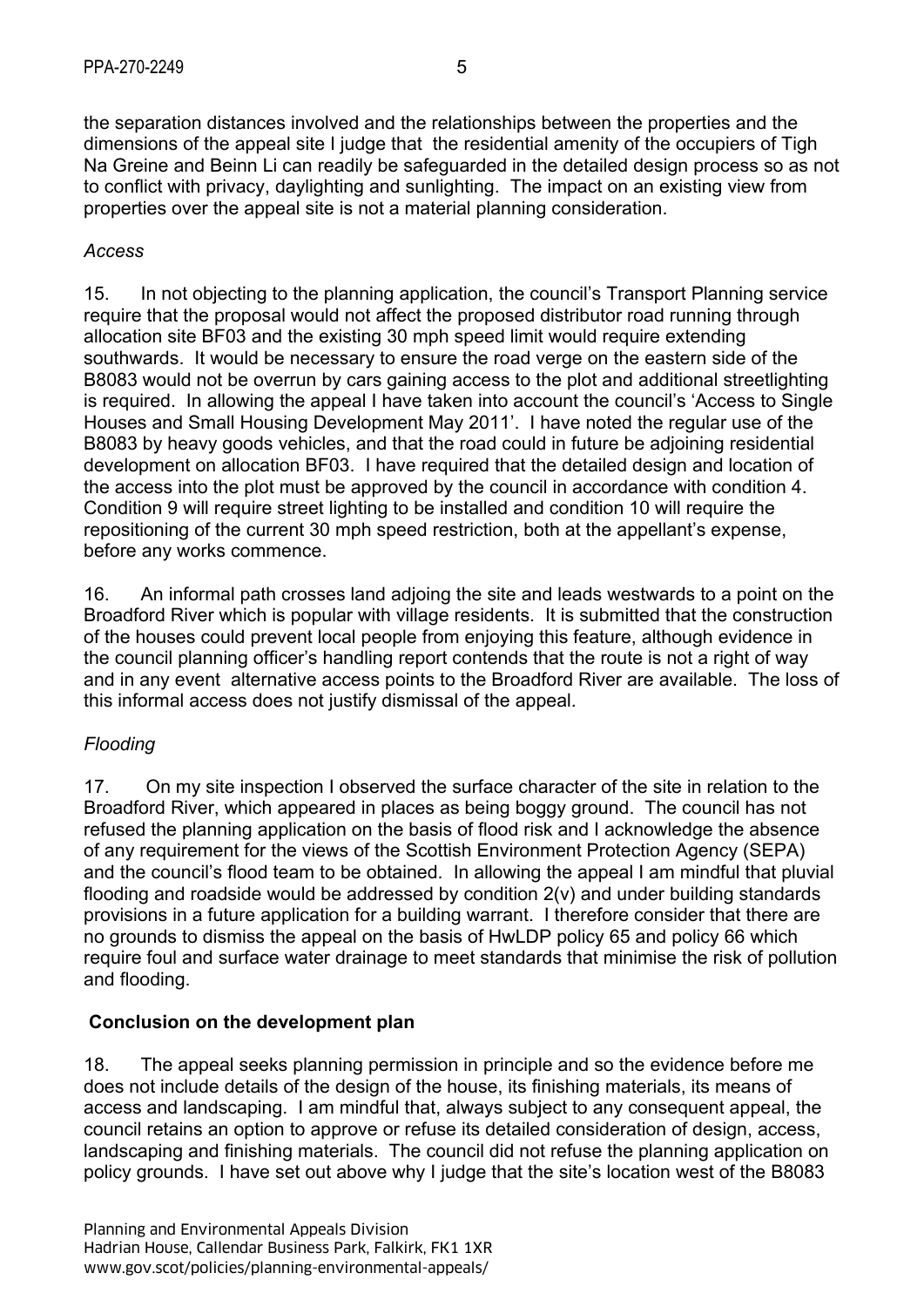accords with HwLDP policy 28 'Sustainable Design', policy 29 'Design Quality and Place Making', policy 36 'Development in the Wider Countryside', and the related 'Supplementary Guidance on Housing in the Countryside: Siting and Design'.

19. I agree with the council that, as reflected in its notice of refusal, there is no tension between the appeal proposal and specific development plan policies. I am mindful of both WestPlan's definition of a "long term housing site" and the uncertainty surrounding the timing of the implementation of allocation BF03 being brought forward by developers. As such the absence of any proposals for housing development on allocated site BF03 currently being advanced by a developer is not unexpected. That date cannot be preempted by the planning system. It is against this background that I judge that the proposal is acceptable, despite in other circumstances it could otherwise be tantamount to linear roadside development in the wider countryside outwith Broadford.

## **Material considerations**

## *Draft Supplementary Guidance*

20. In support of its decision to refuse planning permission in principle the council submits that its draft 'Housing in the Countryside Supplementary Guidance' that is dated September 2020, once adopted, would replace and update that currently forming part of the development plan. The draft recognises that siting and design matters, including linear development along rural roads near settlements, could give rise to unacceptable design. Specifically unplanned development along a roadside, unrelated to land use or to a traditional township pattern is not supported in the emerging guidance. I have set out above how, in my determination of the appeal, I have attached considerable weight to WestPlan housing allocation BF03. The long term development of that allocation would offset any challenges of linear road side development as described in the emerging draft policy. As it is in draft form in my determination I can attach only limited weight to the September 2020 guidance.

### *Representations*

21. Some eight objections were received by the council opposing the proposal and parties have augmented their positions following the appeal. I have described above my judgment on matters raised by representees including drainage and flooding, the effects on the natural heritage, road safety and access. The conditions that I set out below prohibit the commencement of development until several detailed matters have been approved by the council. The enforcement of planning conditions is the responsibility of the council, and it is for the person with a legal interest in the land to ensure compliance.

22. Matters raised that bring into question the council's handling of the planning application, and the alleged "misleading" factual content of the appellant's evidence and council planning officer's report to committee, do not lend weight to my determination of the application. Any disagreement with internal council arrangements are for the council to assess. Similarly, comments expressed by third parties that relate to views over the site, land ownership and the appellant's intentions for the site's development do not apply to my consideration of the planning merits of the proposal.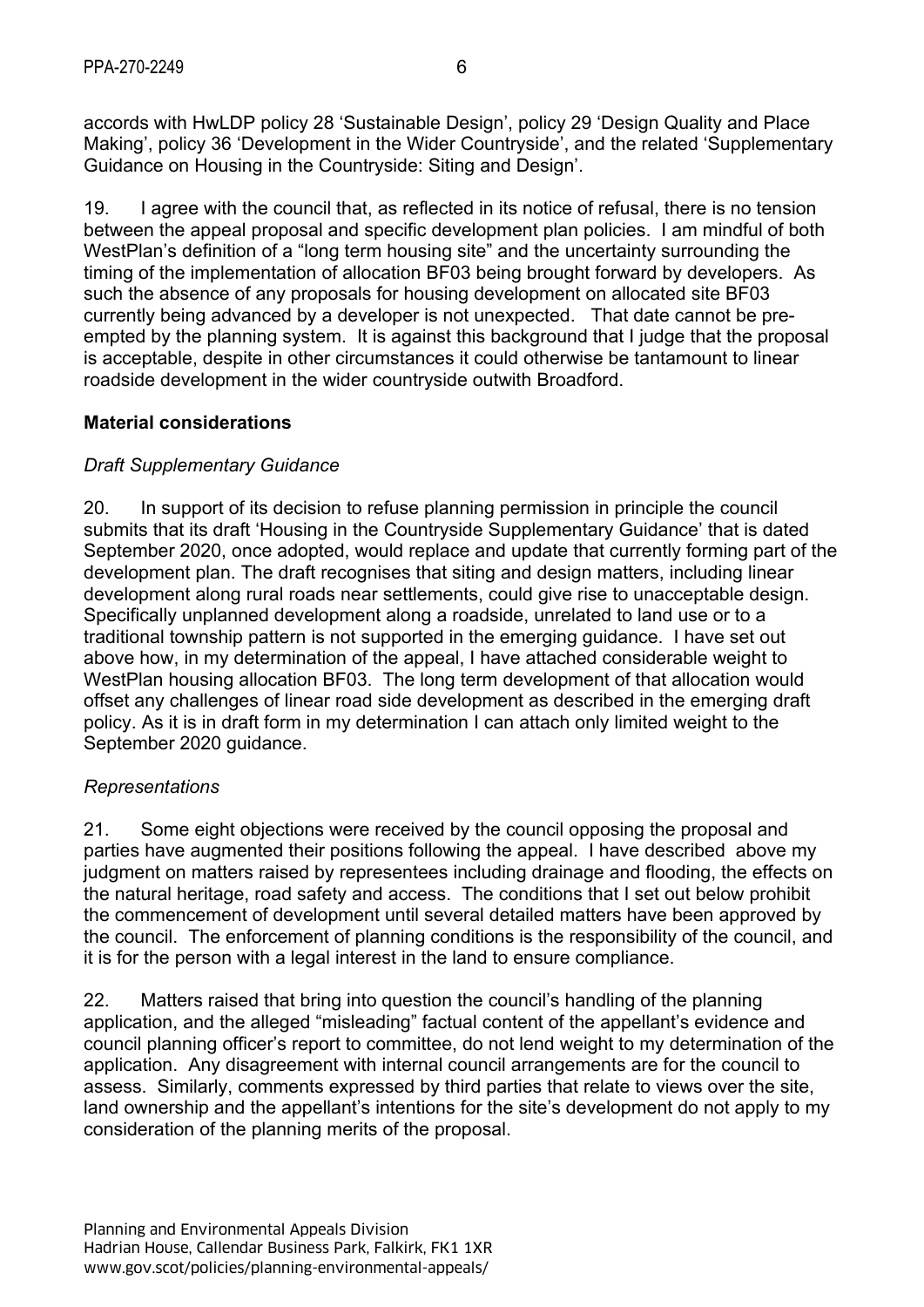## **Overall conclusion**

23. I therefore conclude, for the reasons set out above, that the proposed development accords overall with the relevant provisions of the development plan and that there are no material considerations which would still justify refusing to grant planning permission.I have considered all the other matters raised, but there are none which would lead me to alter my conclusions.

*Chris Norman*  **Reporter** 

#### **Schedule of approved plans**

Location Plan 01 REV P2 14.12.2020

Site Layout Plan 10 REV P1 10.12.2020

General Plan 95 REV P0 22.02.2021

#### **Schedule of conditions**

1. Plans and particulars of the matters listed below shall be submitted for consideration by the planning authority, in accordance with the timescales and other limitations in section 59 of the Town and Country Planning (Scotland) Act 1997 (as amended). No work shall begin until the written approval of the authority has been given, and the development shall be carried out in accordance with that approval.

*Reason*: to ensure that the matters referred to are given full consideration and to accord with section 59 of the Town and Country Planning (Scotland) Act 1997, as amended by the Planning etc. (Scotland) Act 2006.)

2. No development shall commence until all of the matters specified below have been approved on application to the planning authority:

 i. a detailed layout of the site of the proposed development (including site levels as existing and proposed);

ii. the design and external appearance of the proposed development;

iii. landscaping proposals for the site of the proposed development (including boundary treatments);

iv. details of access and parking arrangements; and

v. details of the proposed water supply and drainage arrangements;

*Reason*: Planning permission is granted in principle only and these specified matters must be approved prior to development commencing.

3. Any details pursuant to Condition 2 above shall show a development featuring the following elements:

Planning and Environmental Appeals Division Hadrian House, Callendar Business Park, Falkirk, FK1 1XR www.gov.scot/policies/planning-environmental-appeals/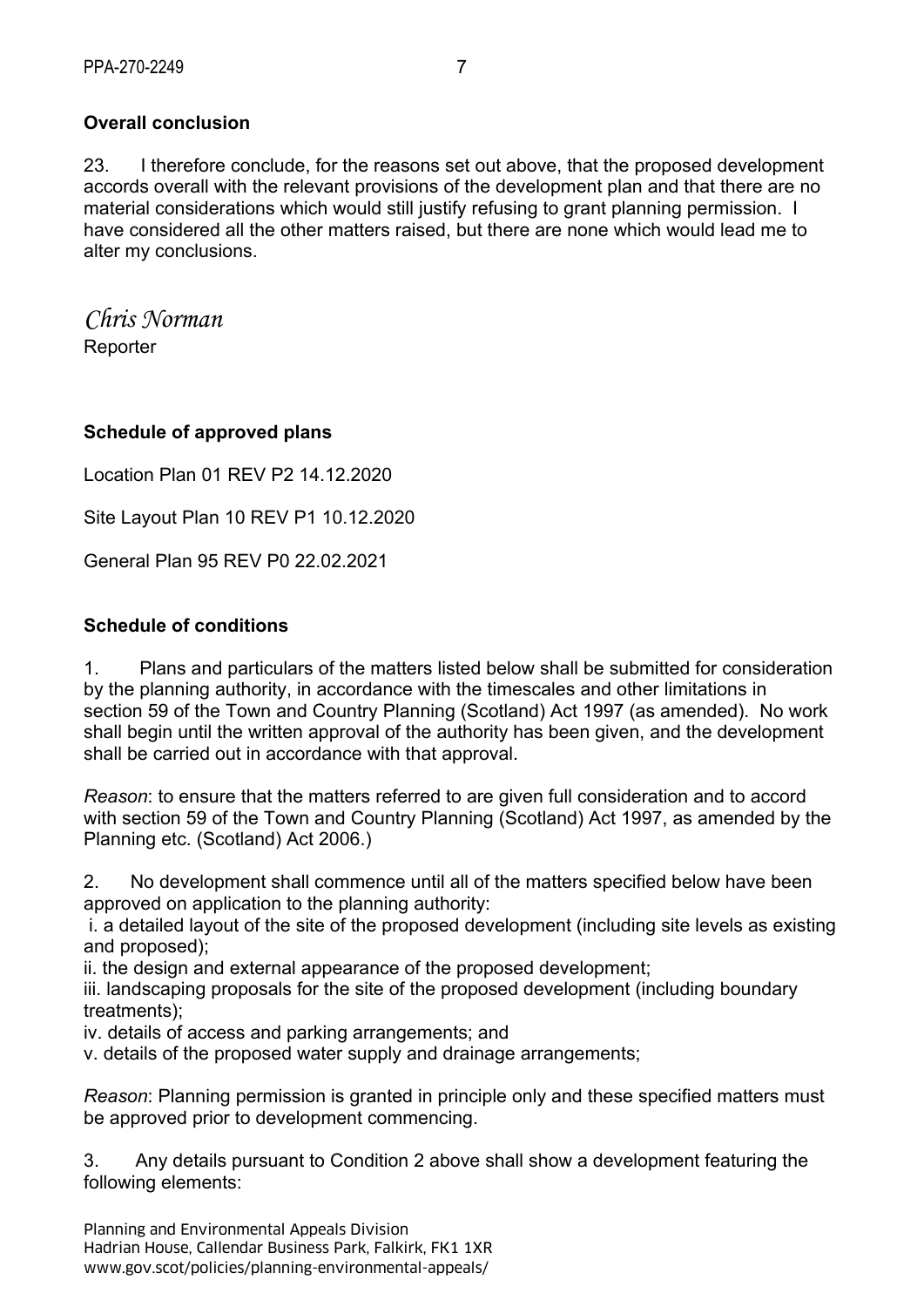i. a detailed layout of the site of the proposed development (including site levels as existing and proposed);

ii. walls finished predominantly in a white/off-white wet-dash render/smooth coursed cement render/natural stone;

iii. a roof covering of natural slate;

iv. single storey or 1½ storeys in height;

v. windows with a strong vertical emphasis.

vi. a roof symmetrically pitched of not less than 35° and not greater than 45°; and

vii. predominantly rectangular in shape with traditional gable ends.

*Reason*: Planning permission is granted in principle only and these specified matters must be approved prior to development commencing.

4. No other development shall commence until the site access has been constructed in accordance with The Highland Council's 'Access to Single Houses and Small Housing Developments' guidelines and the Access Schedule of 22 March 2021 with:

i. the junction formed to comply with drawing ref. SDB1; and

ii. visibility splays of 2.4m x 90m (the X dimension and Y dimension respectively) in each direction formed from the centre line of the junction. Within the stated visibility splays, at no time shall anything obscure visibility between a driver's eye height of 1.05m positioned at the X dimension and an object height of 0.60m anywhere along the Y dimension.

*Reason*: To ensure that an adequate level of access is timeously provided for the development; in the interests of road safety and amenity.

5. Any details pursuant to condition 2 above shall show car parking spaces provided within the curtilage of the dwellinghouse and formed in accordance with The Highland Council's 'Access to Single Houses and Small Developments' prior to first occupation, and thereafter being maintained for this use in perpetuity. Provision, which shall exclude garages, shall be as follows:

i. Two spaces per 1 to 3 bedrooms;

ii. Three spaces per 4 to 5 bedrooms; and

iii. Four spaces per 6 or more bedrooms.

*Reason*: In order to ensure that the level of off-street parking is adequate.

6. No development shall commence until a full specification of the footpath as shown on drawing 2020 DR 02 95 P0 has been submitted to and approved in writing by the planning authority, in consultation with the roads authority. Thereafter, and prior to the first occupation of the development hereby approved, the footpath shall be constructed in accordance with the agreed details across the full frontage of the site and as far to the north as necessary to create a physical continuation of the existing footpath. The footpath shall be retained for public use in perpetuity.

*Reason*: To enable pedestrians to keep out with the public road and the path of oncoming traffic; in the interests of road safety.

7. No development shall commence until details of a scheme of hard and soft landscaping works have been submitted to, and approved in writing by, the planning authority. Details of the scheme shall include: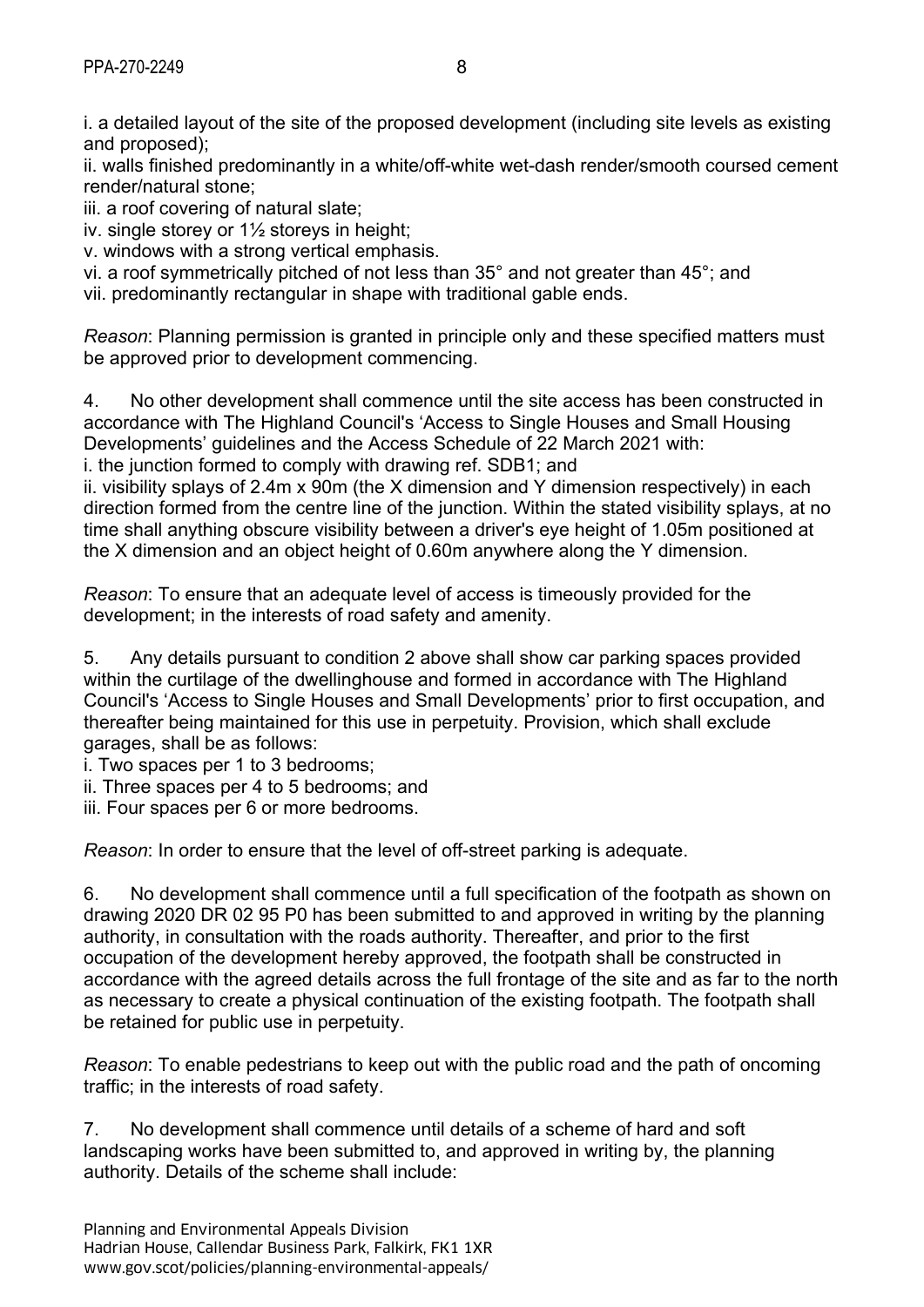i. All earthworks and existing and finished ground levels in relation to an identified fixed datum point;

ii. A plan showing existing landscaping features and vegetation to be retained;

iii. The location and design, including materials, of any existing or proposed walls, fences and gates:

iv. All soft landscaping and planting works, including plans and schedules showing the location, species and size of each individual tree and/or shrub and planting densities; and v. A programme for preparation, completion and subsequent on-going maintenance and protection of all landscaping works.

Landscaping works shall be carried out in accordance with the approved scheme. All planting, seeding or turfing as may be comprised in the approved details shall be carried out in the first planting and seeding seasons following the commencement of development, unless otherwise stated in the approved scheme. Any trees or plants which within a period of five years from the completion of the development die, for whatever reason are removed or damaged shall be replaced in the next planting season with others of the same size and species.

*Reason*: In order to ensure that a high standard of landscaping is achieved, appropriate to the location of the site.

8. The hedgerow running along the eastern boundary to the site shall not be altered, trimmed or removed during the months of March to August inclusive.

*Reason*: In order to protect the nesting habitat of birds

9. Prior to first occupation of the house hereby approved, the street lighting as shown on approved plan 2020 DR 02 95 P0 shall be erected and made operational.

*Reason*: In the interests of road safety

10. No development shall commence until a Traffic Order has been made which will extend the 30mph speed limit from its current position to the new location shown on approved plan 2020 DR 02 95 P0. The signage for the new limit shall be provided at the expense of the developer.

*Reason*: The development would not be acceptable without the extension of the 30mph speed limit as there would be a danger to road traffic as a result of the intensification of use due to the development.

11. No development or work (including site clearance) shall commence until proposals for an archaeological watching brief to be carried out during site clearance and excavation works, has been submitted to, and approved in writing by, the planning authority. Thereafter, the watching brief shall be implemented as approved.

*Reason*: In order to protect the archaeological and historic interest of the site.